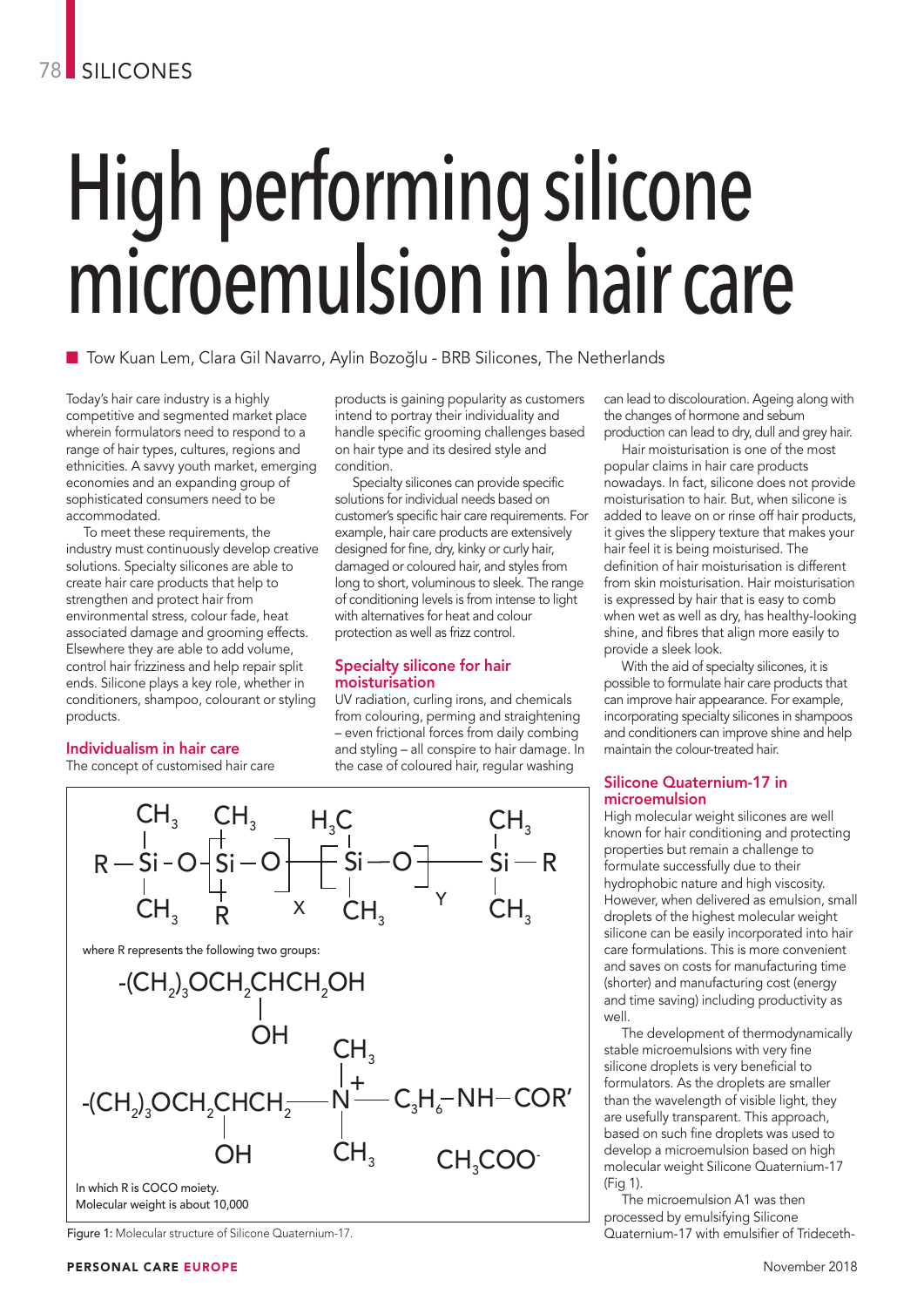7 and Trideceth-5, delivering a product does not contain polyether. The active silicone content in the microemulsion is approximately 15%.

Meanwhile microemulsion B2 was developed with shine boosting Phenyl Trimethicone and, cationic polymer, Silicone Quaternium-17 together with emulsifier of Laureth-4 and Laureth-23. This system presents itself as a preservative and polyether free product. The active silicone content in the microemulsion is approximately 17%.

These new silicone microemulsions are simple to incorporate into hair care products with cold, low shear blending, delivering a good sensory effect, superior conditioning, plus excellent wet and dry combing properties. They are ideal for use in clear, leave-in and rinse-out products performing with positive effect on all hair types. Various tests were conducted to demonstrate the performance benefit of such microemulsions.

# Performance testing

Combing force measurement These studies show the significant conditioning performance benefits of silicone mircroemulsion A (INCI: Silicone Quaternium-17 (and) Trideceth-7 (and) Trideceth-5) and silicone microemulsion B (INCI: Phenyl Trimethicone (and) Laureth-4 (and) Silicone Quaternium-17 (and) Laureth-23) based on ease of combing in wet and dry conditions. Combing force measurement was taken before and after application of shampoo (Formula 1) and conditioner (Formula 2) using MTT175 tensile tester (Dia-Stron). Tests were conducted on virgin brown Caucasian hair tresses which had been pre-double bleached to ensure chemical substances were removed from hair before measurements. Results of combing force measurements are shown in Figure 2. Both microemulsion A and

microemulsion B significantly reduced the



Figure 3: Thermal protection with flat iron test.



Figure 2: Ease of combing of wet & dry condition with Dia-Stron tensile tester.

combing forces in wet and dry conditions after shampoo and conditioner application, compared to the control.

% Force reduction = TCW (untreated) – TCW (treated) TCW (untreated)

TCW = Total Combing Work (in joules)

# Thermal protection

Thermal hair damage easily results from the frequent use of heat-based styling equipment, including hair blow-dryers, straightening irons and curling tongues. These heat treatments are conducted around 180-230°C, sufficient to thermally damage hair's keratinous structure. If the use of hot styling tools is done improperly, the moisture will evaporate from hair, destroying all its natural structure and chemistry. The oil and protein basis will be damaged leading to dull, brittle, dry and fragile hair. Therefore, thermal protection is essential in order to prevent heat damage. Specialty silicones can be used to protect hair from heat due to its film forming properties and low thermal conductivity.



After 15 Cycles of washing: I: Color reference (not treated) II: Control (no silicone) III: Silicone Quaternium-17 (and) Trideceth-7 (and) Trideceth-5 IV: Non-silicone ingredients

Figure 4: Colour protection with silicone mircoemulsion.



Figure 5: Improve hair shininess with silicone microemulsion.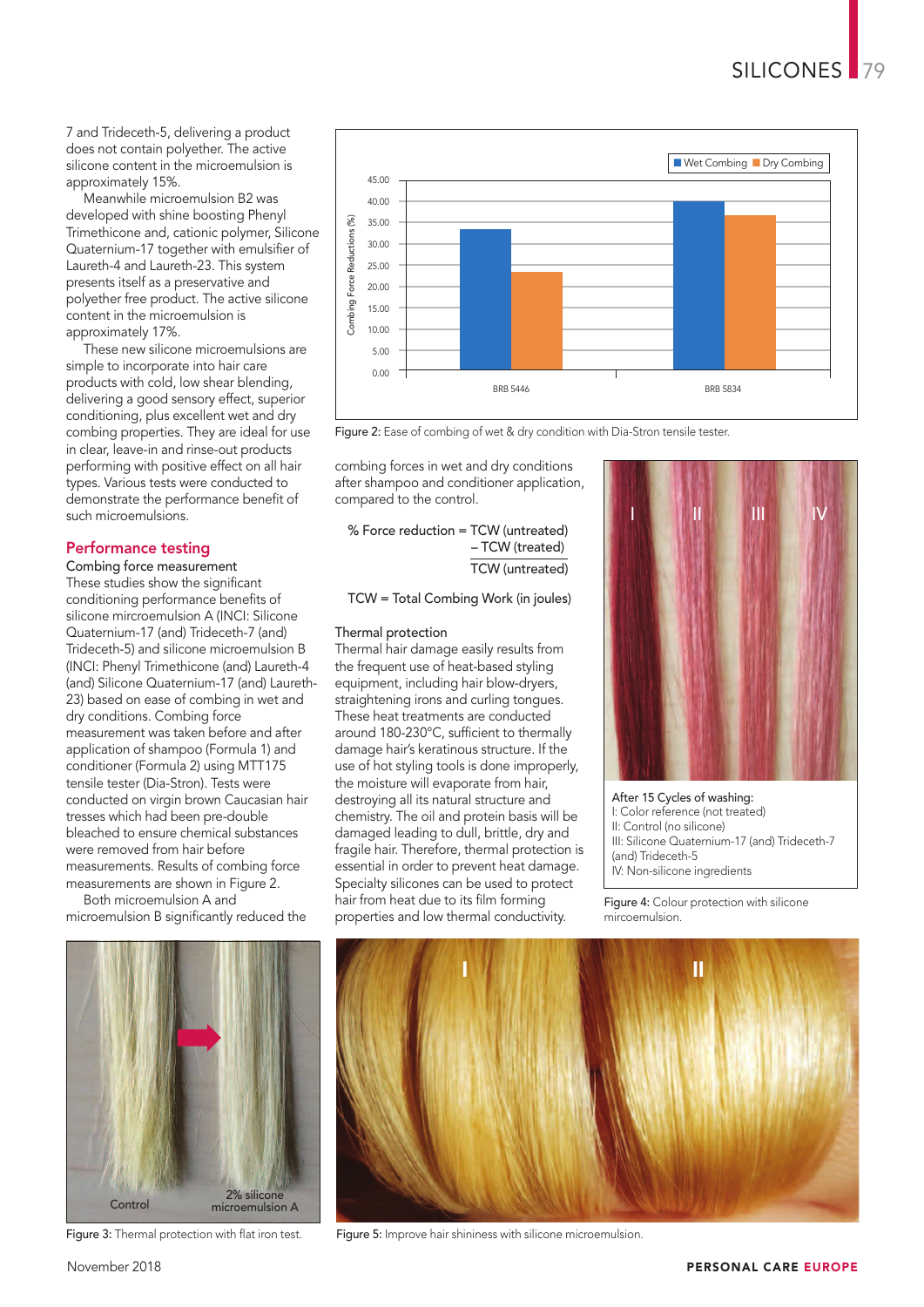Tresses of virgin blonde Caucasian hair were pre-double bleached prior to performance testing. These hair tresses were treated with heat protecting spray, formulated with silicone microemulsion A (Formula 3) and followed by 50 cycles of flat iron at 230°C. Results are shown in Figure 3.

Figure 3 shows less damage in those tresses treated with silicone emulsion A compared to the untreated control. Silicone Quaternium-17 actively protects from heat damage, preventing cuticle cracking. The hair fibres require less force to detangle, break less when combing and look and feel healthier. A good result in thermal protection is achievable with the deposition of Silicone Quaternium-17 from a microemulsion format.

# Colour protection

Modern consumers often use hair colourants with variable degrees of longevity in order to change or enhance their natural hair colour. These permanent hair dyes, also referred to as oxidative dyes, are peroxide based alkalising agents that swell the hair fibre, enabling the dye precursors and a catalysing agent to reach the cortex. It is observed that hair treated with red hues are particularly prone to fading after UV exposure and shampooing. Studies found that red coloured hair tresses loose colour to a larger extent compared to other dyes, such as black, brown and blond. Thus, colour fading of the hair dye, whilst a key performance characteristic of the dye formulation, is also a useful consideration when formulating targeted rinse off or leave on products.

The hair colour retention test was conducted on virgin blond Caucasian hair tresses. The tresses were treated with commercial red colour dye. Then the tresses were washed with shampoo (Formula 4) followed by rinse off conditioner (Formula 5). The tresses were washed in 15 cycles. Observation and measurements were recorded at an interval of 5, 10, 15 washes. Hair Tress I is the untreated swatch, directly after dying; hair tresses II was treated 15 times with control shampoo and conditioner; hair tress III was treated 15 times with shampoo and conditioner using silicone microemulsion A; hair tress IV was treated 15 times with shampoo and conditioner using non-silicone raw-materials.

The results in Figure 4 demonstrate a clear improvement in colour fading on hair tresses treated with silicone microemulsion A after 15 cycles of washing. Silicone microemulsion maintains colour vibrancy by forming a hydrophobic surface on hair.

# Hair shininess

Physical measurements show that phenyl group substituted silicones can significantly increase shine on hair. In particular, Phenyl Trimethicone is recognised for its ability to enhance hair shine and gloss along with

| <b>Formulation 1: Shampoo for Combing Force Measurement</b> |                  |                                                                                      |                           |                           |
|-------------------------------------------------------------|------------------|--------------------------------------------------------------------------------------|---------------------------|---------------------------|
| Phase                                                       | Ingredients      | <b>INCI</b>                                                                          | A(%)                      | B(%)                      |
| A1                                                          | DI Water         | Aqua                                                                                 | To 100                    | To 100                    |
| A2                                                          | Tetrasodium EDTA | Tetrasodium EDTA                                                                     | 0.10                      | 0.10                      |
| A <sub>3</sub>                                              | Viscolam CK1     | Acrylates Copolymer                                                                  | 3.00                      | 3.00                      |
| A4                                                          | <b>SLES 70%</b>  | Sodium Laureth Sulfate                                                               | 15.00                     | 15.00                     |
| A <sub>5</sub>                                              | <b>TEA 99%</b>   | Triethanolamine                                                                      | q.s.                      | q.s.                      |
| <b>B1</b>                                                   | Amido Betaine C  | Cocamidopropyl Betaine                                                               | 10.00                     | 10.00                     |
| <b>B2</b>                                                   | Comperlan CDE    | Cocamide DEA                                                                         | 2.00                      | 2.00                      |
| C1                                                          | <b>DMDMH</b>     | <b>DMDM</b> Hydantoin                                                                | 0.10                      | 0.10                      |
| C <sub>2</sub>                                              | Salt             | Sodium Chloride                                                                      | 1.00                      | 1.00                      |
| C <sub>3</sub>                                              | <b>BRB 5446</b>  | Silicone Quaternium-17 (and) Trideceth-7<br>(and) Trideceth-5                        | 8.00 (1.2%)<br>Si active) |                           |
| C <sub>4</sub>                                              | <b>BRB 5834</b>  | Phenyl Trimethicone (and) Laureth-4 (and)<br>Silicone Quaternium-17 (and) Laureth-23 |                           | 7.06 (1.2%)<br>Si active) |
|                                                             |                  |                                                                                      |                           |                           |

# Procedure:

Add A1-A4 one by one into bulk. Mix well after each addition. Adjust pH to 6.5 using A5. Add B1 & B2 into bulk and mix well. Add C1 – C4 into bulk and mix well.

| <b>Formulation 2: Conditioner for Combing Force Measurement</b> |                   |                                                                                      |                           |                           |
|-----------------------------------------------------------------|-------------------|--------------------------------------------------------------------------------------|---------------------------|---------------------------|
| Phase                                                           | Ingredients       | <b>INCI</b>                                                                          | A(%)                      | B(%)                      |
| A <sub>1</sub>                                                  | DI Water          | Aqua                                                                                 | To 100                    | To 100                    |
| A2                                                              | Glycerin          | Glycerin                                                                             | 2.00                      | 2.00                      |
| A <sub>3</sub>                                                  | Tylose HS 100,000 | Hydroxthethylcellulose                                                               | 1.10                      | 1.10                      |
| <b>B1</b>                                                       | Euxyl PE 9010     | Phenoxyethanol (and) Ethylhexylglycerin                                              | 0.80                      | 0.80                      |
| <b>B2</b>                                                       | Citric Acid       | Citric Acid                                                                          | q.s.                      | q.s.                      |
| B <sub>3</sub>                                                  | <b>BRB 5446</b>   | Silicone Quaternium-17 (and) Trideceth-7<br>(and) Trideceth-5                        | 8.00 (1.2%)<br>Si active) |                           |
| <b>B4</b>                                                       | <b>BRB 5834</b>   | Phenyl Trimethicone (and) Laureth-4 (and)<br>Silicone Quaternium-17 (and) Laureth-23 |                           | 7.06 (1.2%)<br>Si active) |

# Procedure:

Add A1-A3 one by one into bulk. Mix well after each addition. Add B1 into bulk. Mix well. Add B2 into bulk to adjust pH to 4-5. Add B3 & B4 into bulk. Mix well.

| <b>Formulation 3: Heat Protecting Spray</b> |                                            |                                                                 |        |  |
|---------------------------------------------|--------------------------------------------|-----------------------------------------------------------------|--------|--|
| Phase                                       | Ingredients                                | <b>INCI</b>                                                     | $(\%)$ |  |
| A <sub>1</sub>                              | DI Water                                   | Aqua                                                            | To 100 |  |
| A2                                          | Alcohol denat.                             | Alcohol Denat.                                                  | 20.00  |  |
| A <sub>3</sub>                              | Palmera G995E                              | Glycerin                                                        | 2.00   |  |
| A4                                          | Propylene glycol                           | Propylene Glycol                                                | 2.00   |  |
| A <sub>5</sub>                              | Natura-Tec<br>Aminosens Keratin<br>Sol 25% | Aqua (and) Hydrolyzed Keratin                                   | 2.00   |  |
| A6                                          | <b>BRB 1288</b>                            | Amodimethicone (and) Trideceth-12 (and) Cetrimonium<br>chloride | 1.50   |  |
| A7                                          | <b>BRB 5446</b>                            | Silicone Quaternium-17 (and) Trideceth-7 (and)<br>Trideceth-5   | 2.00   |  |

### Procedure:

Add one by one all of the ingredients of phase A to water whilst stirring until obtaining a homogenous phase. Check final pH.